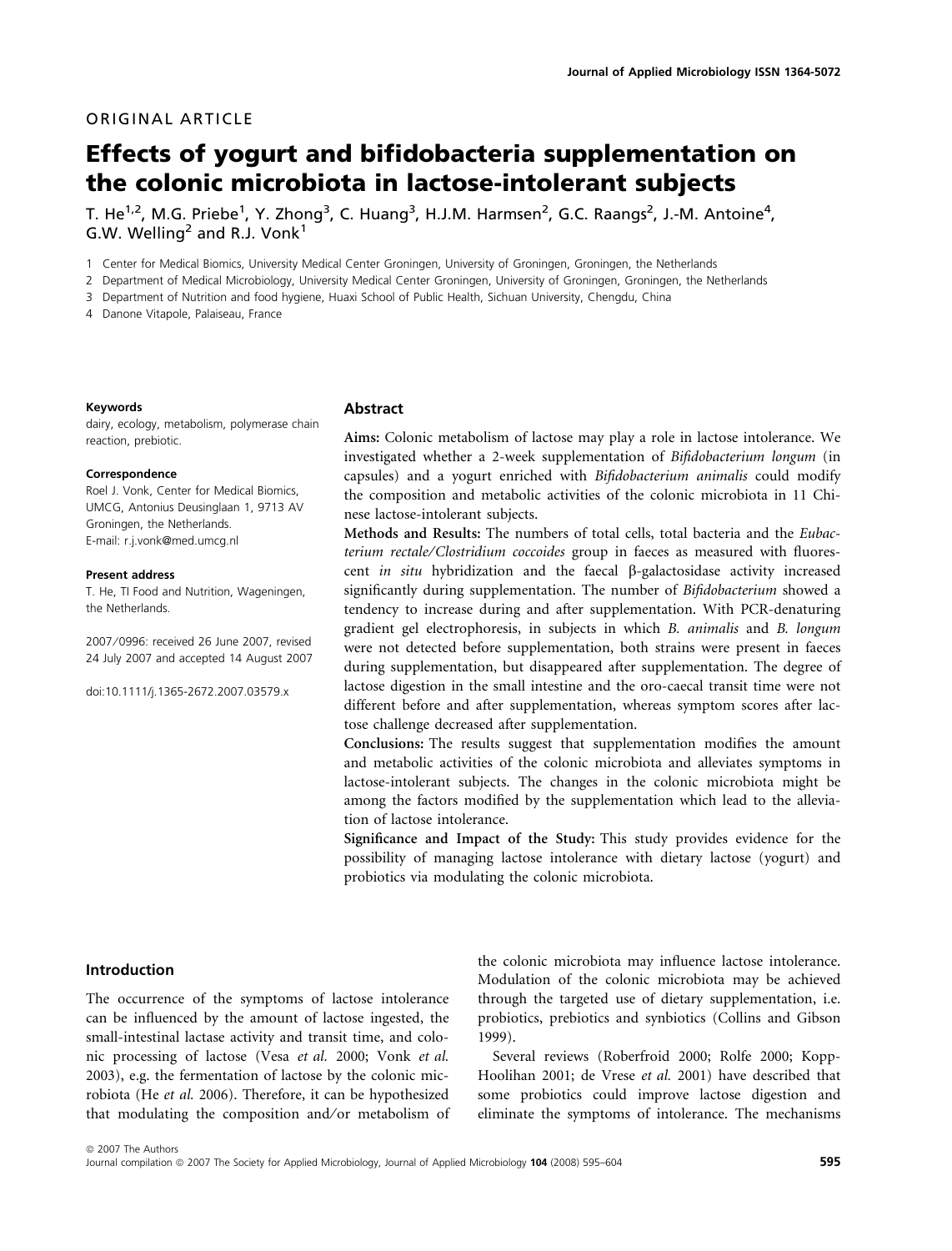by which these probiotics exert their effects are not fully understood yet, but may involve modifying gut pH, expressing b-galactosidase, exerting positive effects on intestinal functions and colonic microbiota. In contrast, in a systematic review by Levri et al. (2005), it was concluded that probiotic supplementation in general did not alleviate the symptoms of lactose intolerance in adults. Bifidobacterium spp., together with Lactobacillus spp., are the bacteria most applied as probiotics because of their potential health benefits (Goldin 1998; Arunachalam 2004).

Yogurt is defined by the Codex Alimentarius of 1992 as a coagulated milk product that results from the fermentation of lactose in milk by Lactobacillus bulgaricus and Streptococcus thermophilus (Adolfsson et al. 2004). Some lactic acid bacteria can be combined with yogurt starters for their probiotic properties. In addition to the effects of yogurt-derived microbial b-galactosidase, yogurts improve lactose digestion and tolerance by delaying gastric emptying, oro-caecal transit time (OCTT) or both (de Vrese et al. 2001). The lactose contained in yogurts can be considered as a prebiotic for people with lactose maldigestion (Szilagyi 2002, 2004). Regular consumption of lactose influences their colonic microbiota (Ito and Kimura 1993; Kleessen et al. 1997) and reduces lactose intolerance (Hertzler and Savaiano 1996).

Supplementation of yogurt and/or probiotics modified the composition and metabolism of the colonic microbiota in healthy adults (Bartram et al. 1994; Chen et al. 1999), healthy infants (Guerin-Danan et al. 1998) and patients with functional bowel disorders (Brigidi et al. 2001). In those studies, enumeration of faecal bacteria was often achieved with culture-dependent methods which cannot provide a very accurate picture of the composition of the colonic microbiota as not all bacteria, especially anaraeobes, can be cultured and media are not always specific (Welling et al. 1997).

The subjects for this study were selected from a group of Chinese lactose maldigesters based on their high symptom scores (SSC) in lactose challenge tests. Those Chinese maldigestors harboured considerably less Bifidobacterium spp. (Zhong et al. 2004) in their colon than European subjects (Harmsen et al. 2002b). The objective of this study was to investigate the effects of supplementation of a yogurt enriched with Bifidobacterium animalis and capsules with Bifidobacterium longum on the colonic microbiota. Molecular techniques were applied to detect and quantify bacteria in faeces. The endogenous lactase activity in the brush border of the small intestine, the OCTT and symptom response in the subjects were also monitored. The design of the study does not focus on the analysis of the instant effect of yogurt on hydrolysis of lactose in the small intestine.

## Subjects and methods

#### Subjects

Eleven healthy Chinese subjects (five males and six females, age range 23–54 years) were recruited for this study. The subjects were selected from a group of lactose maldigesters based on their high 6-h SSC (>10) in oral lactose challenge (25 g lactose in water) tests in the year previous to the study. The subjects had not taken antibiotics or laxatives during the 3 months prior to the study. The subjects were asked to keep their habitual diet throughout the study period. All subjects gave a verbal informed consent. The study was approved by the Medical Ethical Committee of the Groningen University Hospital and Faculty of Medical Sciences, Groningen, the Netherlands, and of the West China University of Medical Sciences, Chengdu, China.

#### Yogurt and bifidobacteria supplementation

The yogurt used in this study was a fermented milk with the traditional yogurt strains (L. bulgaricus and S. thermophilus) and a specific probiotic strain, B. animalis DN-173010 [approximately  $10^8$  colony forming units (CFU) per g of product] (Danone, Shanghai, China). The other supplement administered was encapsulated B. longum (Bifina®; Morishita Jintan Co. Ltd., Osaka, Japan), each capsule containing  $2 \times 10^8$  CFU freeze-dried B. longum.

#### Study design

The study was divided into three periods (Fig. 1): a 1-week baseline period; a 2-week supplementation period; and a 1-week follow-up period. During the supplementation period, each subject consumed per day three intervals with three Bifina® capsules (daily B. longum intake:  $1.8 \times 10^{9}$  CFU) and 125 g of yogurt per interval (daily B. *animalis* intake:  $3.8 \times 10^{10}$  CFU).

Faecal samples were collected for analysis of the composition of the faecal microbiota and b-galactosidase activity. In total, five faecal samples were collected: two in the baseline period, two in the supplement period, and one in the follow-up period. Faeces was collected in a sterile bag kept at 4°C after arrival in the laboratory, and processed within 12 h after collection. For each sample, a portion of 0.5 g was stored at  $-20^{\circ}$ C till the analysis of  $\beta$ -galactosidase activity.

Two oral lactose challenge tests (25 g of lactose in water) were carried out 1 day before and 1 day after the supplement period. A 6-h SSC was recorded as described earlier (Vonk et al. 2003); blood samples were collected for the measurement of the lactose digestion index (LDI)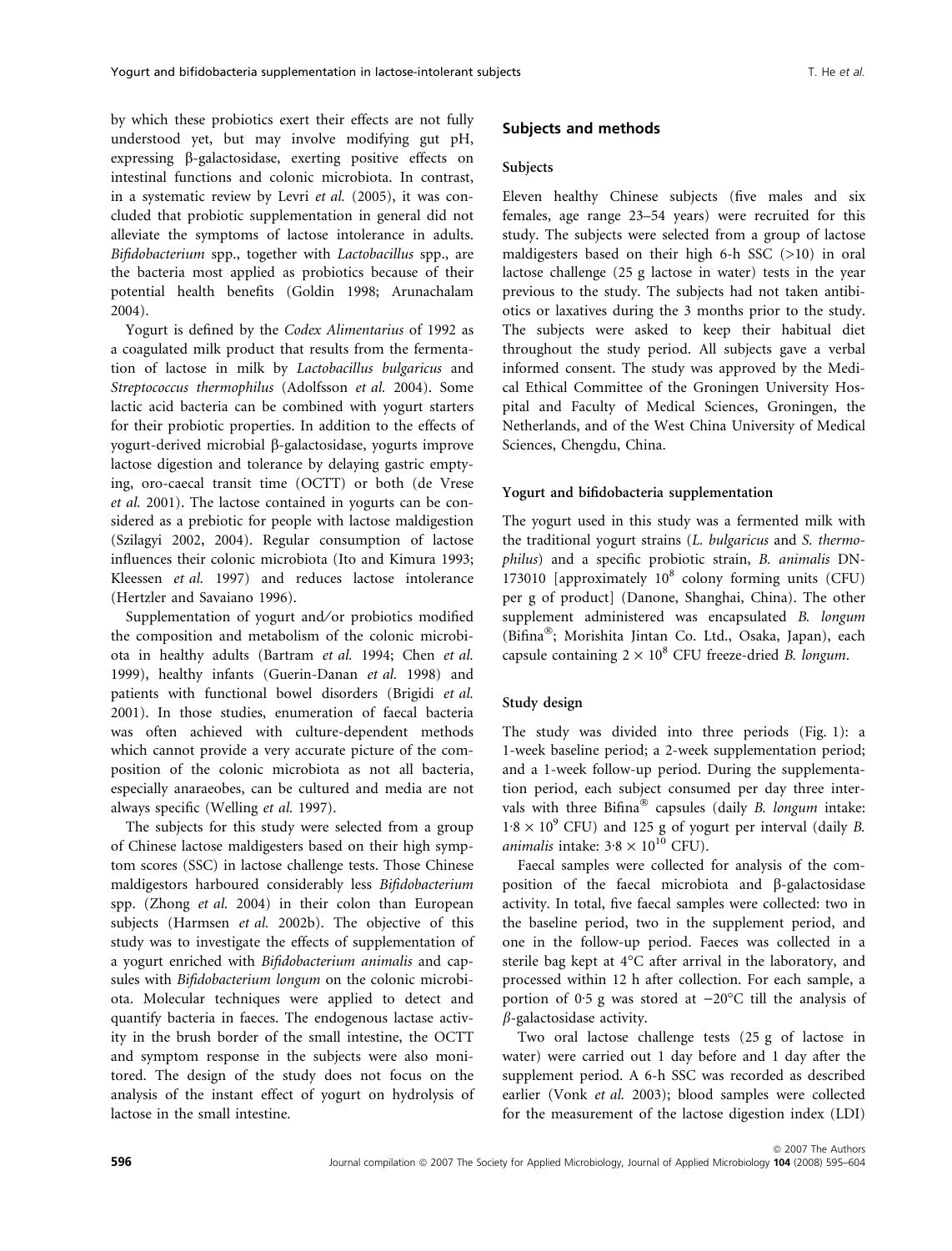

**Figure 1** The study design. 1  $\sim$  5: collection of faecal samples.

and breath samples for the measurement of hydrogen concentration for the determination of the OCTT as described earlier (Vonk et al. 2003). LDI was determined with the  $\mathrm{^{13}C/^{2}H}$ -glucose test as described previously (Vonk et al. 2001) with a slight modification: blood samples were collected before ingestion of lactose and at 45 and 60 min after ingestion of lactose. LDI was calculated as the mean value of the two samples collected at 45 and 60 min.

Symptom scores were also recorded in 10 of these 11 subjects after a lactose challenge test (25 g of lactose in water) following the same protocol as mentioned earlier in the year previous to the study.

# Quantification of bacteria in faeces with fluorescent in situ hybridization (FISH)

16S rRNA oligonucleotide probes were used to detect the numbers of total bacteria and predominant bacterial groups in the faecal samples (Table 1). The hybridization and visualization of fluorescent cells were carried out according to the methods described previously (Jansen et al. 1999; Harmsen et al. 2002b). The detection limit of bacteria in faeces with our FISH technique is about 10<sup>6</sup>- $10^7$  cells per g faeces (0·001–0·01% of the total faecal bacteria). In addition to FISH, 4¢,6-diamidino-2-phenylindole (DAPI) staining was used to enumerate the total amount of cells in faeces (Jansen et al. 1999).

# Analysis of the bifidobacterial population in faeces with polymerase chain reaction-denaturing gradient gel electrophoresis (PCR-DGGE)

#### DNA extraction and PCR

 $0.5$  g of each stool was suspended in  $4.5$  ml filtered PBS (phosphate-buffered saline) and homogenized on a vortex for 3 min together with a few glass beads (diameter, 4 mm). The suspension was centrifuged at 700  *for* 1 min; subsequently 1 ml of the supernatant was centrifuged again at 14 000  $\varrho$  for 5 min. The pellet was stored at -20°C until DNA extraction. Total DNA was extracted as described previously (Harmsen et al. 2002a).

Table 1 Numbers of total cells, total bacteria and predominant bacterial groups in the faeces of lactose-intolerant subjects detected with fluorescent in situ hybridization (FISH) and 4',6-diamidino-2-phenylindole (DAPI) staining before, during and after supplementation of yogurt enriched with Bifidobacteria animalis and Bifina® capsules with Bifidobacterium longum\*

|                 | Targeted groups                                    | Baseline period             |                                  | Supplementation period      |                                  | Follow-up period            |                                  |
|-----------------|----------------------------------------------------|-----------------------------|----------------------------------|-----------------------------|----------------------------------|-----------------------------|----------------------------------|
| Stain or probes |                                                    | Cells $(10^{10})^{\dagger}$ | % Total<br>bacteria <sup>‡</sup> | Cells $(10^{10})^{\dagger}$ | % Total<br>bacteria <sup>‡</sup> | Cells $(10^{10})^{\dagger}$ | % Total<br>bacteria <sup>‡</sup> |
| <b>DAPI</b>     | Total cells                                        | $14.5 \pm 6.3$              |                                  | $20.6 \pm 4.9$ <sup>§</sup> |                                  | $17.4 \pm 8.5$              |                                  |
| Eub338          | <b>Bacteria</b>                                    | $12.9 \pm 4.9$              |                                  | $19.5 \pm 5.5$ <sup>1</sup> |                                  | $17.6 \pm 7.9$              |                                  |
| Bac303          | Bacteroides/Prevotella                             | $3.4 \pm 1.7$               | $27.7 \pm 12.3$                  | $5.3 \pm 2.9$               | $26.5 \pm 12.0$                  | $4.6 \pm 3.3$               | $27.1 \pm 18.2$                  |
| Erec482         | Eubacterium rectale/Clostridium<br>coccoides group | $2.5 \pm 1.4$               | $19.6 \pm 7.1$                   | $4.2 \pm 1.3**$             | $22.2 \pm 6.9$                   | $3.3 \pm 1.8$               | $20.2 + 9.0$                     |
| Elgc01          | Eubacterium low G+C2                               | $0.8 \pm 0.5$               | $6.4 \pm 3.1$                    | $1.2 \pm 0.6$               | $6.1 \pm 2.7$                    | $1.5 \pm 0.8$               | $8.9 \pm 4.4$                    |
| Rbro729/Rfla730 | Ruminococcus group                                 | $1.1 \pm 1.1$               | $7.7 \pm 6.5$                    | $0.6 \pm 0.5$               | $3.6 \pm 3.2$                    | $1.3 \pm 0.7$               | $8.6 \pm 7.5$                    |
| <b>Bif164v</b>  | Bifidobacterium                                    | $0.1 \pm 0.1$               | $0.8 \pm 1.0$                    | $0.2 \pm 0.3$               | $1.2 \pm 1.4$                    | $0.3 \pm 0.5$               | $2.2 \pm 3.6$                    |

\*Values are means  $\pm$  SD or %,  $n = 11$  (baseline period and during) or 10 (after).

<sup>†</sup>Per g faeces, dry weight.

Percentage of bacteria (Eub338).

 ${}^{6}P = 0.05$  compared with baseline period.

 ${}^{\P}P = 0.03$  compared with baseline period.

 $*P = 0.04$  compared with baseline period.

ª 2007 The Authors Journal compilation @ 2007 The Society for Applied Microbiology, Journal of Applied Microbiology 104 (2008) 595-604 597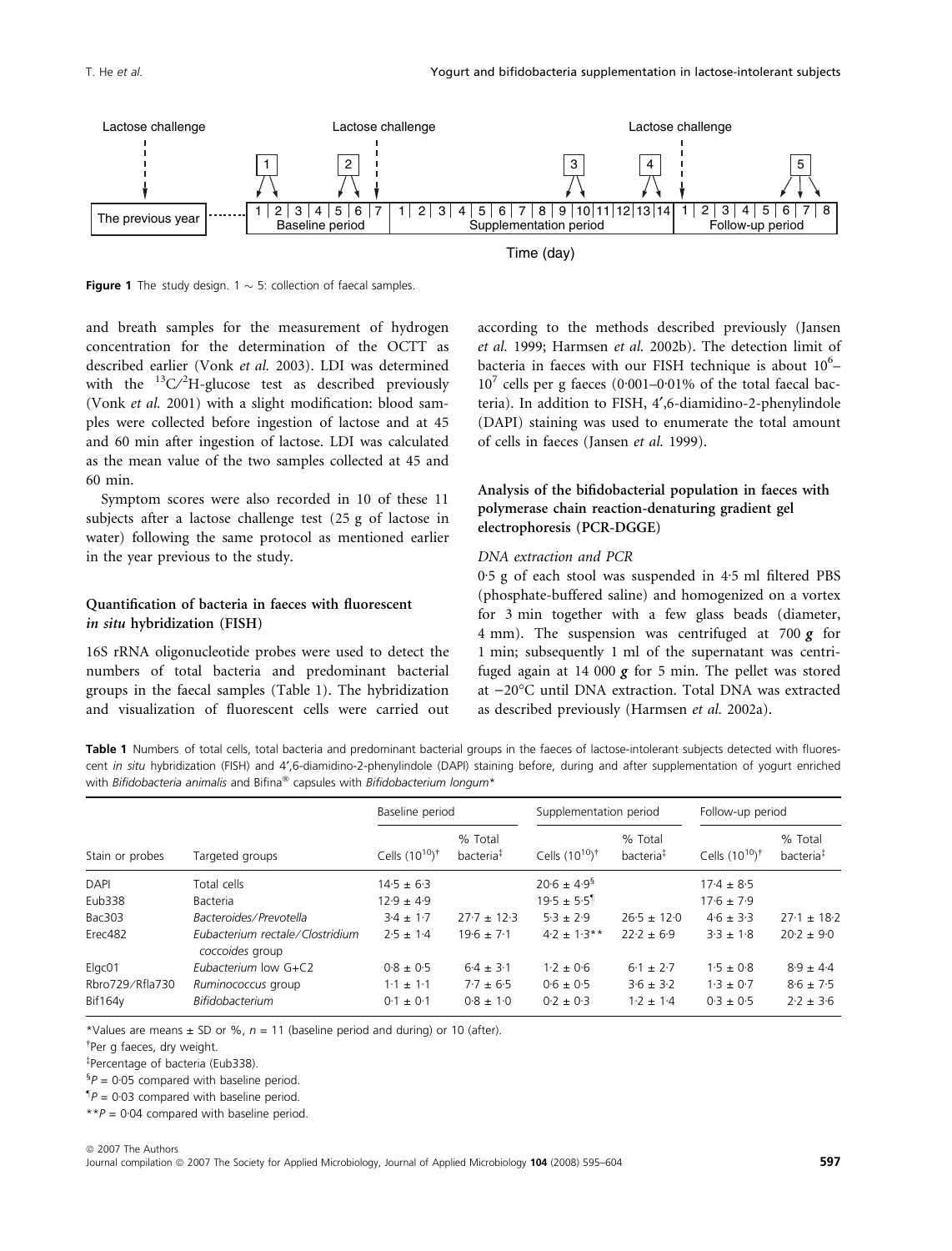The DNA was diluted 100-fold for PCR amplification. The forward primer U515 (5'-GTGCCAGCAGCCGCG-GT-3<sup>\*</sup>) and *Bifidobacterium* genus-specific reverse primer 1412 (lm3, 5'-CGGGTGCTICCCACTTTCATG-3') (Kaufmann *et al.* 1997) were used for the amplification of the 16S rRNA gene of Bifidobacterium. The reaction mixture  $(50 \text{ µ})$  consisted of reaction buffer (final concentrations, 15 mmol  $l^{-1}$  Tris-HCl (pH 8.0), 50 mmol  $l^{-1}$  KCl, 0.01% (v/v) Tween 20, 2.5 mmol  $l^{-1}$  MgCl<sub>2</sub>, 1.6 mmol  $l^{-1}$  of each deoxynucleoside triphosphate, 200 nmol  $l^{-1}$  of each primer, 2.5 U Hot Goldstar Taq polymerase (Eurogentec, Seraing, Belgium) and  $1 \mu l$  100-fold diluted template DNA. The PCR was performed in a T-gradient thermocycler (Biometra, Göttingen, Germany) using the following conditions:  $95^{\circ}$ C for 10 min; 34 cycles of  $95^{\circ}$ C for 45 s,  $50^{\circ}$ C for 2 min and  $72^{\circ}$ C for 2 min; finally  $72^{\circ}$ C for 5 min. The resulted amplicons were diluted 1000-fold and used as template for a second PCR. Forward U968-GC (5¢-CGCCCGGGGCGCGCCCCGGGCGGGGCGGGGGCA CGGGGGGAACGCGAAGAACCTTAC-3') and reverse U1406 (5'-ACGGGCGGTGTGTRC-3') primers (Nubel et al. 1996) were used to amplify the V6–V8 regions of bacterial 16S rRNA gene. The PCR conditions were as follows: 95°C for 10 min; 25 cycles of 95°C for 30 s, 56°C for 1 min and  $72^{\circ}$ C for 1 min; finally  $72^{\circ}$ C for 5 min. The PCR amplicons were checked for their size by electrophoresis on agarose  $(10 g l^{-1})$  gel containing ethidium bromide.

#### Bifidobacterium markers

DNA fragments of bifidobacterial strains in the yogurt and Bifina® capsules, and mixed DNA fragments of six bifidobacterial strains were prepared as markers for DGGE. The six bifidobacterial strains included Bifidobacterium adolescentis, Bifidobacterium bifidum, Bifidobacterium breve, Bifidobacterium dentum, B. longum and Bifidobacterium pseudo longum. Each bacterial strain was cultured on Brucella blood agar (BBA) under anaerobic conditions at 37°C. Bifidobacterium animalis in the yogurt and *B. longum* in Bifina® capsules were obtained by culturing the yogurt and capsules on BBA, followed by re-culturing a colony which hybridized with the 16S rRNA-based probe Bif164y (Langendijk et al. 1995). Sequence analysis confirmed that the strain obtained from the yogurt was a B. animalis ssp. lactis. DNA extraction of the bacterial colonies and PCR amplification were performed as mentioned earlier. PCR amplicons of the six strains were mixed together to make a combined marker.

## DGGE analysis

Polyacrylamide gels [9% (w/v) acrylamide-bisacrylamide  $(37.5:1)$ ] in 20 mmol  $1^{-1}$  Tris-acetate-EDTA buffer (pH 7.4) with a denaturing gradient were prepared with a gradient mixer. The gel contained a 45–70% gradient of urea and formamide increasing in the direction of electrophoresis. A 100% denaturing solution contained 40% (v/v) formamide and 7.0 mol  $I^{-1}$  urea. The PCR amplicons were loaded on the gel and separated by electrophoresis in a PhorU system apparatus (Ingeny, Goes, the Netherlands) at a constant voltage of 140 V and temperature of  $60^{\circ}$ C for 16 h. After electrophoresis, the gel was silver stained as described previously (Sanguinetti et al. 1994).

#### Quantification of  $\beta$ -galactosidase activity in faeces

An aliquot of 0.5 g of each stool was kept at  $-20^{\circ}$ C untill the measurement of  $\beta$ -galactosidase activity. The 0.5 g of stool was diluted with 4.5 ml buffer  $(0.02 \text{ mol } l^{-1})$ Na<sub>2</sub>HPO<sub>4</sub>, 0·01 mol l<sup>-1</sup> MgSO<sub>4</sub>, 0·001 mol l<sup>-1</sup> dithiothreitol, pH  $7.0$ ) and  $0.5$  ml of this suspension was sonicated on ice  $(4 \times 1 \text{ min with } 15 \text{ s intervals})$  with a Soniprep 150 (Beun de Ronde BV, Abcoude, the Netherlands) followed by centrifugation (16 100  $g$ , 10 min). The  $\beta$ -galactosidase activity in the supernatant was measured by determining the hydrolysis of  $p$ -nitrophenyl- $\beta$ -p-galactopyranoside (PNPG) at 37°C (van Laere et al. 2000).

#### Data analysis

Data are expressed as mean  $\pm$  SD. For statistical evaluation of FISH and  $\beta$ -galactosidase data, the results for baseline and supplementation periods were the average of the two samples taken in each period. Logarithmic or square root transformation of the data was performed when necessary to obtain normally distributed data, and when the data stayed skewed after transformation, nonparametric tests were applied. The repeated measures followed by the Bonferroni method for pair-wise comparison was applied to assess differences among baseline, supplementation and follow-up periods in the total number of cells and bacteria, numbers and percentages of Bacteroides⁄ Prevotella, Eubacterium rectale⁄Clostridium coccoides group, Eubacterium low G+C2 and Ruminococcus group, and in  $\beta$ -galactosidase activity and SSC. The Friedman test followed by a Wilcoxon test for pair-wise comparison was applied to assess differences among baseline, supplementation and follow-up periods in numbers and percentages of Bifidobacterium. The Student t-test (paired, two-tailed) was applied to assess the differences in LDI and OCTT before and after supplementation. Correlations were assessed by calculating the Pearson or Spearman correlation coefficients as appropriate.  $P < 0.05$  was regarded as significant. All analyses were performed using SPSS 12.0 for Windows software (SPSS Inc., Chicago, IL, USA).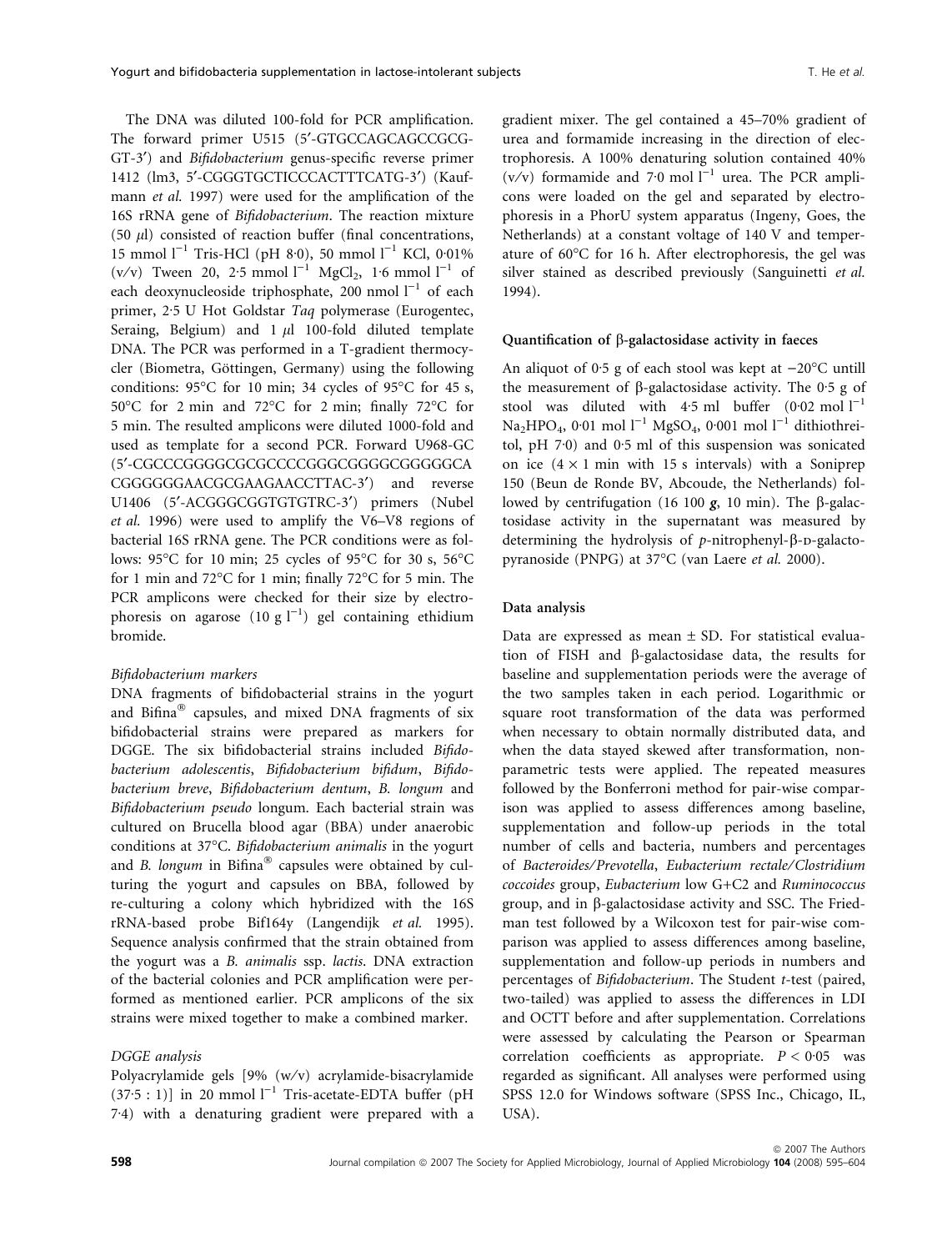# Results

Effects of yogurt and bifidobacteria supplementation on the amount and composition of the colonic microbiota (Table 1)

The numbers of total cells  $(P = 0.05)$ , total bacteria  $(P = 0.03)$  and the *E. rectale/C. coccoides* group ( $P = 0.04$ ) increased significantly during supplementation, but returned to the level of that in the baseline period after supplementation had stopped  $(P > 0.1)$ . The number of Bifidobacterium showed a tendency of increase in supplementation and follow-up periods, but this was not significant ( $P = 0.07$ ). The percentages of Bacteroides⁄ Prevotella, E. rectale⁄C. coccoides group, Eubacterium low G+C2, Ruminococcus group or Bifidobacterium (with total bacteria as 100%) were not different among baseline, supplementation or follow-up periods  $(P > 0.1)$ .

# Effects of yogurt and bifidobacteria supplementation on bifidobacterial population in faeces

Dynamics in faecal bifidobacterial population were monitored with PCR-DGGE. Figure 2 shows the DGGE profiles of four subjects that were representative of the 11 subjects. In the baseline period, no bands were present at the same level as the band from B. animalis in the yogurt in all faecal samples. In 10 of the 11 subjects, a band at the same level as the band from B. animalis appeared during supplementation, but disappeared again after supplementation had stopped. In six of the 11 subjects, a band at the same level as the band from B. longum in Bifina<sup>®</sup>capsules was already present in the baseline period and this did not change during or after supplementation. In others which did not have the B. longum band in the baseline period, this band was not present after supplementation, although in three of these samples the band appeared during supplementation.

The DGGE profiles of Bifidobacterium showed host-specific patterns. Differences were found among subjects in the positions of specific bands and the number of bands. The profile of each subject in the follow-up period was similar to that in the baseline period except for some slight changes, e.g. in three subjects, new bands appeared during and after supplementation.

In two of the 11 subjects, no band at all was present in the baseline period. In one of them, two bands at the same levels as bands from the consumed B. animalis and B. longum appeared during supplementation but disappeared after supplementation. In another subject, besides two bands as B. animalis and B. longum, another band appeared during supplementation, and while these three



 $(10^9)$  (FISH)

Figure 2 PCR-denaturing gradient gel electrophoresis (DGGE) analysis of bifidobacterial population in faeces of four lactose-intolerant subjects before, during and after supplementation of yogurt enriched with Bifidobacteria animalis and Bifina® capsules with Bifidobacterium longum. The profiles of the four subjects were representative of the profiles of the 11 subjects. (A) Bifidobacterium animalis obtained from the yogurt (L) B. longum obtained from Bifina® capsules; and (M) a mixture of six Bifidobacterium strains: (from top to bottom) Bifidobacterium adolescentis, Bifidobacterium dentum, Bifidobacterium breve, B. longum and Bifidobacterium pseudolongum and Bifidobacterium bifidum. For each subjects, samples 1–2, 3–4 and 5 were from the baseline, supplementation and follow-up periods, respectively. Arrows indicate the presence of a band at the same level as the band from B. animalis in the yogurt during the supplementation period. Numbers of Bifidobacterium (10<sup>9</sup> cells per g dry faeces) quantified with FISH are shown under the DGGE profile.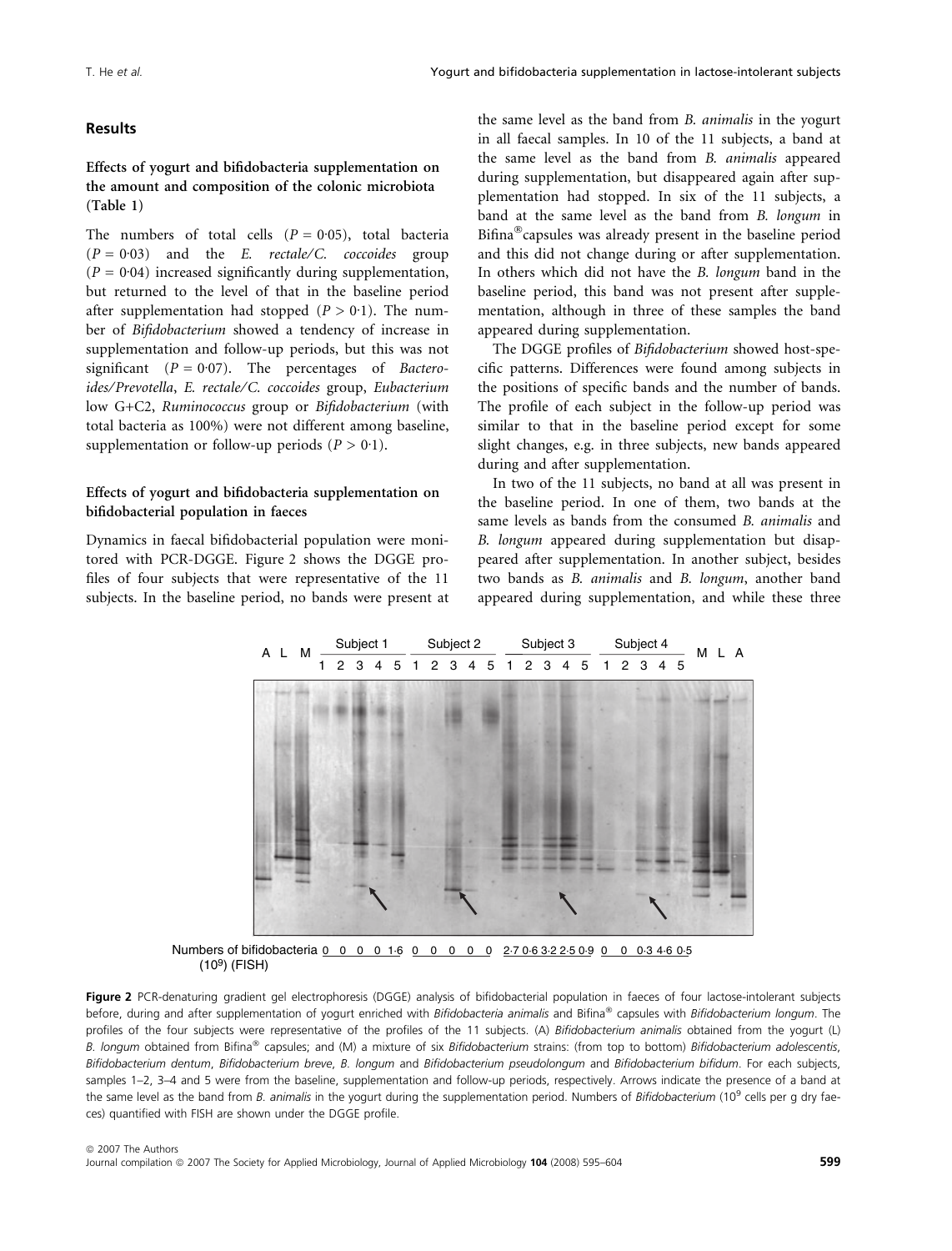bands disappeared after supplementation, a band at different position appeared.

Results of Bifidobacterium measured with DGGE and FISH showed similar trends. Samples in which the numbers of Bifidobacterium were below the detection limit of FISH had no band or just a few bands on DGGE profiles, while samples with Bifidobacterium above the detection limit of FISH showed more bands. In some samples in which no Bifidobacterium were detected with FISH, there were bands present on DGGE profiles (e.g. Fig. 2, subject 1, sample 3).

# Effects of yogurt and bifidobacteria supplementation on faecal  $\beta$ -galactosidase activity

b-Galactosidase activity in faeces increased significantly during supplementation ( $P = 0.01$ , Table 2). In the follow-up period, β-galactosidase activity remained higher than that of the baseline period, but the difference was not significant ( $P = 0.37$ ).  $\beta$ -Galactosidase activity was not correlated with the total number of cells or bacteria, numbers of Bacteroides⁄ Prevotella, E. rectale⁄C. coccoides group, Eubacterium low G+C2, Bifidobacterium ( $P > 0.1$ ) or Ruminococcus group ( $P = 0.09$ ).  $\beta$ -Galactosidase activity was not correlated with SSC  $(P > 0.1)$ .

# Digestion of lactose in the small intestine and the OCTT before and after the supplementation

Lactose digestion index was measured 1 day before and 1 day after the supplementation as an indication of the degree of lactose digestion in the small intestine. Supplementation of yogurt and bifidobacteria did not change the LDI ( $P = 0.74$ , Table 2), which indicates that the endogenous (brush-border) small intestinal lactase activity was not stimulated by the supplementation.

Table 2 Faecal B-galactosidase activity, lactose digestion index (LDI), oro-caecal transit time (OCTT) and symptom score (SSC) of lactoseintolerant subjects before, during and after supplementation of yogurt enriched with Bifidobacteria animalis and Bifina® capsules with Bifidobacterium longum\*

|                                                | Baseline<br>period | Supplementation<br>period | Follow-up<br>period         |
|------------------------------------------------|--------------------|---------------------------|-----------------------------|
| B-Galactosidase<br>(U mg <sup>-1</sup> faeces) | $6.4 \pm 6.3$      | $10.6 \pm 8.3^{\ddagger}$ | $8.9 + 9.0$                 |
| LDI                                            | $0.39 \pm 0.14$    | $nm^{\dagger}$            | $0.38 + 0.20$               |
| OCTT (min)                                     | $81 + 38$          | $nm^{\dagger}$            | $68 \pm 27$                 |
| 6 h SSC                                        | $16.1 \pm 10.0$    | $nm^{\dagger}$            | $7.1 \pm 5.5^{\frac{5}{3}}$ |

\*Values are means  $\pm$  SD, for OCTT,  $n = 8$ ; for the rest,  $n = 11$ . - Not measured.

 ${}^{6}P = 0.01$  compared with baseline period.

 ${}^{4}P = 0.02$  compared with baseline period.

An increase in breath hydrogen was measured in eight subjects before and after the supplementation. The OCTT of these subjects was not different before and after the supplementation ( $P = 0.485$ , Table 2).

# Effects of yogurt and bifidobacteria supplementation on **SSC**

The SSC recorded in the follow-up period was significantly lower than that in the baseline period ( $P = 0.02$ , Table 2). Compared with the SSC obtained in the year previous to the study (18.3  $\pm$  10.3, means  $\pm$  SD,  $n = 10$ ), SSC in the baseline period was not different ( $P = 1.00$ ). However, SSC in the follow-up period was significantly lower than that of the previous year ( $P = 0.01$ ). Diarrhoea is a relatively objective measure for symptom response after lactose challenge. In the baseline period, four subjects developed diarrhoea after lactose challenge, while none of them did in the follow-up period. Only one subject had diarrhoea in the follow-up period.

## **Discussion**

This study shows that a 2-week supplementation of probiotic bacteria Bifidobacterium longum and a yogurt enriched with B. animalis modified the amount of bacteria and increased the b-galactosidase activity in faeces from lactose-intolerant subjects. The composition of the predominant bacterial groups in faeces remained unchanged. There was no evidence, which administered that bifidobacterial strains colonized in the colon. The brush-border lactase activity in the small intestine and the OCTT did not change; however, SSC after the lactose challenge decreased after the supplementation.

Yogurt and bifidobacteria supplementation increased the numbers of total cells, total bacteria and E. rectale⁄C. coccoides group in faeces in this study. The increase in bacterial numbers could be attributed to, at least partly, the lactose present in the yogurt. During the production of yogurts, only 20–30% of the lactose is hydrolysed in the fermentation process (Adolfsson et al. 2004). The supplemented yogurt per day contained about  $11.5$  g lactose. Only  $\sim$ 40% of the ingested lactose (in water) could be digested in the small intestine of the subjects (as indicated by LDI). Lactose in yogurt is better digested, but not all lactose in yogurt can be digested in lactase-deficient subjects (Kolars et al. 1984; Wytock and DiPalma 1988). Thus, during the supplementation period, up to 7 g of lactose would enter the colon per day and serve as a substrate for fermentation by the colonic microbiota. The presence of lactose is expected to stimulate the bacterial  $\beta$ -galactosidase activity. The *E. rectale/C. coccoides* group has been shown to possess  $\beta$ -galactosidase activity (He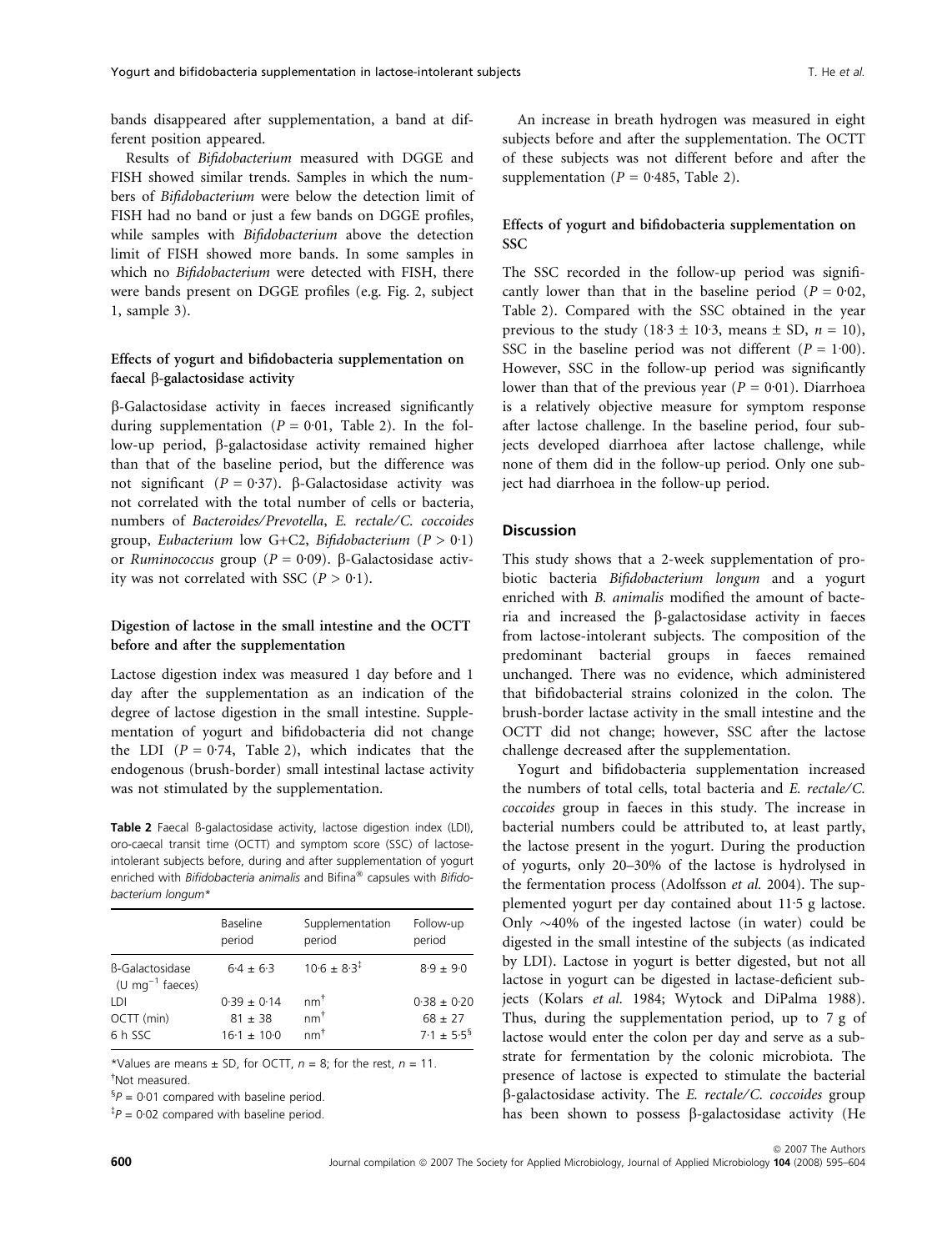et al. 2005). In two other studies, yogurt supplementation did not result in an increase in the number of total anaerobes in healthy infants (Guerin-Danan et al. 1998) or healthy German adults (Bartram et al. 1994). This may be attributed to the fact that healthy infants and most German adults can digest lactose well. Supplementation of yogurt in this case, would not bring a considerable amount of lactose to their colon. In contrast to this, a study carried out in Chinese subjects in Taiwan (Chen et al. 1999) showed increased counts of total anaerobes after yogurt ingestion. Most Chinese adults have genetically determined low lactase activity (Sahi 1994). The aforementioned studies lend support to our assumption that maldigested lactose may serve as a substrate for the colonic microbiota and thus, will stimulate the growth of bacteria. Furthermore, the supplemented bifidobacteria, which were found to be present in the colon during the supplementation, may influence the colonic microbiota, considering their positive effects on intestinal ecology (Bartram et al. 1994; Picard et al. 2005).

Despite the change in the numbers of bacteria, the composition of the faecal microbiota did not change after the supplementation. The stability of the colonic microbiota in healthy subjects (Zoetendal et al. 1998) and during similar dietary supplementation as in the present study (Bornside 1978; Harmsen et al. 2002a) have been reported earlier.

Bifidobacterium in faeces from the 11 subjects was enumerated with FISH in the year previous to the study. The number  $[7.3 (8.7) \times 10^8$  cells per g dry faeces, mean (SD)] and the percentage of Bifidobacterium (0.7% of total bacteria) in these subjects were considerably lower than those in European subjects [6 $\cdot$ 0 (4 $\cdot$ 0)  $\times$  10<sup>9</sup> cells per g dry faeces, 4.8% of total bacteria] (Harmsen et al. 2002b). Bifidobacterium is generally believed to possess health-beneficial properties (Leahy et al. 2005). Unfermented milks containing B. longum might be effective in reducing breath hydrogen response and symptoms from lactose malabsorption (Jiang et al. 1996). Bifidobacterium animalis DN-173 010 is shown to exhibit probiotic properties in the colon (Picard et al. 2005). Effects of supplementation of B. longum in capsules and a yogurt containing B. animalis on the faecal bifidobacterial population were investigated with FISH and PCR-DGGE in this study. FISH analysis shows a trend of increase in the numbers of bifidobacteria. PCR-DGGE analysis shows host-specific patterns of *Bifidobacterium* that were relatively stable. Bifidobacterium longum was already present in the faeces of some of the subjects before the supplementation. In other subjects, which did not have B. longum before the supplementation, B. longum could not be detected after the supplementation had ceased. The B. animalis strain in the supplemented yogurt was not

present in any subject before the supplementation. Our data suggest that it was transiently present during the supplementation, but disappeared after consumption had stopped. It has been reported that once the adult gut microbiota is established, colonization with new strains is usually difficult and transient, and sustained oral doses are required for their middle- and long-term maintenance (Mackie et al. 1999). In most studies, supplemented probiotic strains did not colonize the intestine, as observed in the present study (Tannock et al. 2000; Massi et al. 2004; Olivares et al. 2006). Duez et al. detected B. animalis DN-173 010 1 week after its ingestion had stopped with a colony immunoblotting method (Duez et al. 2000). It is good to bear in mind the possibility that the study of faecal samples alone might not be sufficient in evaluating colonization by a probiotic strain. In one study, the administered probiotic strain was detected in colonic biopsies after its disappearance from faeces (Alander et al. 1999).

For the detection of Bifidobacterium in faeces, PCR-DGGE is more sensitive than FISH in the present study. The detection limit of PCR-DGGE seems to be lower than that of FISH  $({\sim}10^6$ -10<sup>7</sup> cells per g faeces).

Faecal  $\beta$ -galactosidase activity was increased during the supplementation period. One of our recent studies indicate that a major part of the colonic microbiota possess  $\beta$ -galactosidase activity (He et al. 2005) and the abundance of b-galactosidase is not involved in lactose intolerance (He et al. 2006). Therefore, the increase in the faecal b-galactosidase activity may not necessarily be related to the reduced SSC, but rather, could be an indication of altered metabolic activities of the colonic microbiota or the presence of the administered probiotic bacteria in the colon. Probiotics are found to be able to modify colonic fermentation (Jiang and Savaiano 1997a,b). Modification of colonic fermentation of lactose might affect the occurrence of lactose intolerance. An increase in faecal  $\beta$ -galactosidase activity could not be correlated with the changes in the amount of the colonic microbiota. The reasons for this could be: firstly, changes in metabolic activities occur without changes in the composition of bacteria; and secondly, our FISH method is not sensitive enough to detect the changes in bacterial composition responsible for the enzymatic changes. The large variation in bacterial numbers among individuals might make it difficult to clarify the relationship.

The SSC was reduced after the supplementation. Hertzler and Savaiano observed colonic adaptation to regular lactose ingestion and suggested that this adaptation reduces lactose intolerance symptoms (Hertzler and Savaiano 1996). Changes in the amount and metabolic pattern of the colonic microbiota as observed in this study can be among those adaptive changes. Furthermore, yogurt and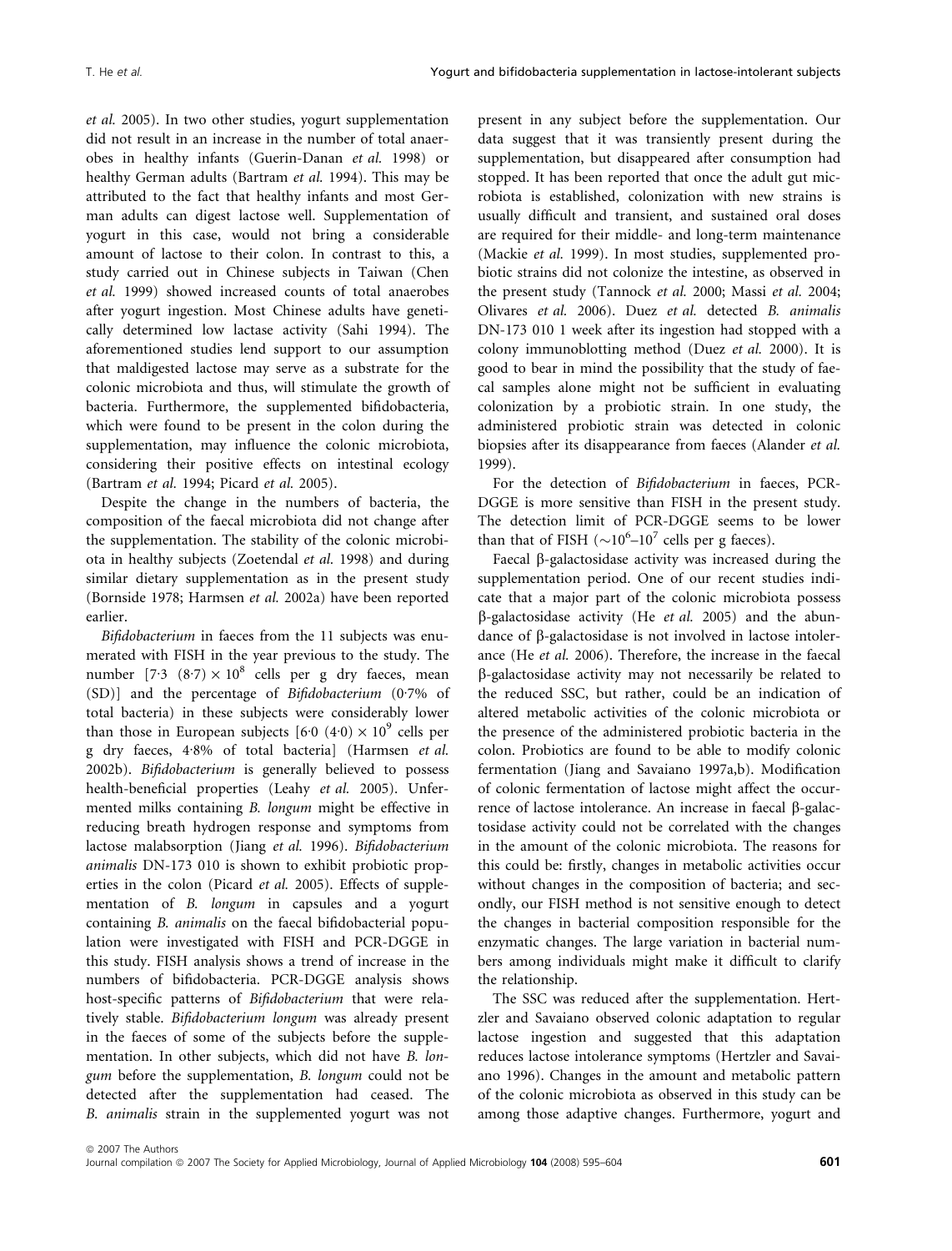probiotics are generally regarded to be able to improve lactose digestion and alleviate symptoms of intolerance. In this study, SSC of the baseline period was not different from the SSC of the previous year, whereas SSC decreased significantly after supplementation compared with the baseline values. This indicates that the supplementation of yogurt and bifidobacteria alleviates the symptoms of lactose intolerance.

Yogurt can efficiently improve lactose digestion by providing active microbial  $\beta$ -galactosidase and slowing gastrointestinal transit (de Vrese et al. 2001). However, the consumption of yogurt or yogurt combined with probiotics cannot stimulate the endogenous (brush-border) lactase activity in the small intestine, as indicated by the study from Lerebours et al. (1989) and the present study. Moreover, the OCTT did not change after the supplementation. Therefore, the alleviation of intolerance symptoms observed in the follow-up period of this study is not caused by improved digestion of lactose in the small intestine.

Colonic metabolism of lactose has been suggested to play a role in lactose intolerance (Vesa et al. 2000; Vonk et al. 2003; He et al. 2006). In this study, the changes in the colonic microbiota might be among the factors modified by the supplementation which lead to the reduction of symptoms. Modulation of colonic metabolism through dietary supplementations could be a useful approach for the management of lactose intolerance.

## Acknowledgements

The authors gratefully thank Danone, Shanghai, for kindly providing the yogurt. This work was also partly financially supported by the Commission of the European Communities, and specifically the RTD programme 'Quality of Life and Management of Living Resources', QLK 1-2001-00431 'Stable isotope applications to monitor starch digestion and fermentation for the development of functional foods' (EUROSTARCH).

## References

- Adolfsson, O., Meydani, S.N. and Russell, R.M. (2004) Yogurt and gut function. Am J Clin Nutr 80, 245–256.
- Alander, M., Satokari, R., Korpela, R., Saxelin, M., Vilpponen-Salmela, T., Mattila-Sandholm, T. and von Wright, A. (1999) Persistence of colonization of human colonic mucosa by a probiotic strain, Lactobacillus rhamnosus GG, after oral consumption. Appl Environ Microbiol 65, 351– 354.
- Arunachalam, K.D. (2004) Role of Bifidobacteria in nutrition, medicine and technology. Nutr Res 19, 1559–1597.
- Bartram, H.P., Scheppach, W., Gerlach, S., Ruckdeschel, G., Kelber, E. and Kasper, H. (1994) Does yogurt enriched with Bifidobacterium longum affect colonic microbiology and fecal metabolites in health subjects? Am J Clin Nutr 59, 428–432.
- Bornside, G.H. (1978) Stability of human fecal flora. Am J Clin Nutr 31, S141–S144.
- Brigidi, P., Vitali, B., Swennen, E., Bazzocchi, G. and Matteuzzi, D. (2001) Effects of probiotic administration upon the composition and enzymatic activity of human fecal microbiota in patients with irritable bowel syndrome or functional diarrhea. Res Microbiol 152, 735–741.
- Chen, R.M., Wu, J.J., Lee, S.C., Huang, A.H. and Wu, H.M. (1999) Increase of intestinal Bifidobacterium and suppression of coliform bacteria with short-term yogurt ingestion. J Dairy Sci 82, 2308–2314.
- Collins, M.D. and Gibson, G.R. (1999) Probiotics, prebiotics, and synbiotics: approaches for modulating the microbial ecology of the gut. Am J Clin Nutr 69, 1052S-1057S.
- Duez, H., Pelletier, C., Cools, S., Aissi, E., Cayuela, C., Gavini, F., Bouquelet, S., Neut, C. et al. (2000) A colony immunoblotting method for quantitative detection of a Bifidobacterium animalis probiotic strain in human faeces. J Appl Microbiol 88, 1019–1027.
- Goldin, B.R. (1998) Health benefits of probiotics. Br J Nutr 80, S203–S207.
- Guerin-Danan, C., Chabanet, C., Pedone, C., Popot, F., Vaissade, P., Bouley, C., Szylit, O. and Andrieux, C. (1998) Milk fermented with yogurt cultures and Lactobacillus casei compared with yogurt and gelled milk: influence on intestinal microflora in healthy infants. Am J Clin Nutr 67, 111–117.
- Harmsen, H.J., Raangs, G.C., Franks, A.H., Wildeboer-Veloo, A.C. and Welling, G.W. (2002a) The effect of the prebiotic inulin and the probiotic bifidobacterium longum on the fecal microflora of healthy volunteers measured by FISH and DGGE. Microb Ecol Health Dis 14, 211–219.
- Harmsen, H.J., Raangs, G.C., He, T., Degener, J.E. and Welling, G.W. (2002b) Extensive set of 16S rRNA-based probes for detection of bacteria in human feces. Appl Environ Microbiol 68, 2982–2990.
- He, T., Priebe, M.G., Vonk, R.J. and Welling, G.W. (2005) Identification of bacteria with beta-galactosidase activity in faeces from lactase non-persistent subjects. FEMS Microbiol Ecol 54, 463–469.
- He, T., Priebe, M.G., Harmsen, H.J., Stellaard, F., Sun, X., Welling, G.W. and Vonk, R.J. (2006) Colonic fermentation may play a role in lactose intolerance in humans. J Nutr 136, 58–63.
- Hertzler, S.R. and Savaiano, D.A. (1996) Colonic adaptation to daily lactose feeding in lactose maldigesters reduces lactose intolerance. Am J Clin Nutr 64, 232–236.
- Ito, M. and Kimura, M. (1993) Influence of lactose on faecal microflora in lactose maldigestors. Microb Ecol Health Dis 6, 73–76.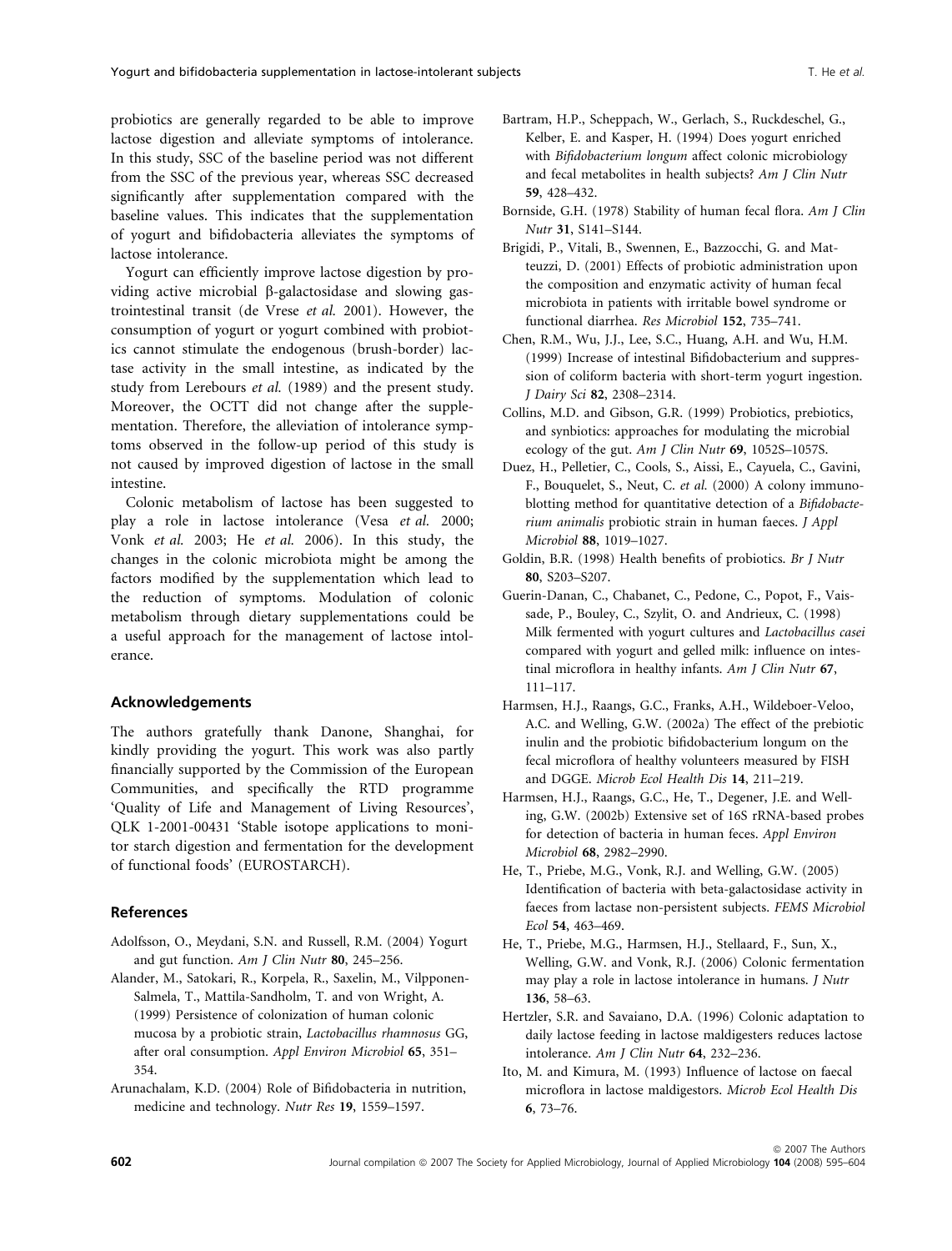- Jansen, G.J., Wildeboer-Veloo, A.C., Tonk, R.H., Franks, A.H. and Welling, G.W. (1999) Development and validation of an automated, microscopy-based method for enumeration of groups of intestinal bacteria. J Microbiol Methods 37, 215–221.
- Jiang, T. and Savaiano, D.A. (1997a) In vitro lactose fermentation by human colonic bacteria is modified by Lactobacillus acidophilus supplementation. J Nutr 127, 1489–1495.
- Jiang, T. and Savaiano, D.A. (1997b) Modification of colonic fermentation by bifidobacteria and pH in vitro. Impact on lactose metabolism, short-chain fatty acid, and lactate production. Dig Dis Sci 42, 2370–2377.
- Jiang, T., Mustapha, A. and Savaiano, D.A. (1996) Improvement of lactose digestion in humans by ingestion of unfermented milk containing Bifidobacterium longum. J Dairy Sci 79, 750–757.
- Kaufmann, P., Pfefferkorn, A., Teuber, M. and Meile, L. (1997) Identification and quantification of Bifidobacterium species isolated from food with genus-specific 16S rRNAtargeted probes by colony hybridization and PCR. Appl Environ Microbiol 63, 1268–1273.
- Kleessen, B., Sykura, B., Zunft, H.J. and Blaut, M. (1997) Effects of inulin and lactose on fecal microflora, microbial activity, and bowel habit in elderly constipated persons. Am J Clin Nutr 65, 1397–1402.
- Kolars, J.C., Levitt, M.D., Aouji, M. and Savaiano, D.A. (1984) Yogurt – an autodigesting source of lactose. N Engl J Med 310, 1–3.
- Kopp-Hoolihan, L. (2001) Prophylactic and therapeutic uses of probiotics: a review. J Am Diet Assoc 101, 229–238.
- van Laere, K.M., Abee, T., Schols, H.A., Beldman, G. and Voragen, A.G. (2000) Characterization of a novel beta-galactosidase from Bifidobacterium adolescentis DSM 20083 active towards transgalactooligosaccharides. Appl Environ Microbiol 66, 1379–1384.
- Langendijk, P.S., Schut, F., Jansen, G.J., Raangs, G.C., Kamphuis, G.R., Wilkinson, M.H. and Welling, G.W. (1995) Quantitative fluorescence in situ hybridization of Bifidobacterium spp. with genus-specific 16S rRNA-targeted probes and its application in fecal samples. Appl Environ Microbiol 61, 3069–3075.
- Leahy, S.C., Higgins, D.G., Fitzgerald, G.F. and van Sinderen, D. (2005) Getting better with bifidobacteria. J Appl Microbiol 98, 1303–1315.
- Lerebours, E., N'Djitoyap Ndam, C., Lavoine, A., Hellot, M.F., Antoine, J.M. and Colin, R. (1989) Yogurt and fermentedthen-pasteurized milk: effects of short-term and long-term ingestion on lactose absorption and mucosal lactase activity in lactase-deficient subjects. Am J Clin Nutr 49, 823-827.
- Levri, K.M., Ketvertis, K., Deramo, M., Merenstein, J.H. and D'Amico, F. (2005) Do probiotics reduce adult lactose intolerance? A systematic review J Fam Pract 54, 613– 620.
- Mackie, R.I., Sghir, A. and Gaskins, H.R. (1999) Developmental microbial ecology of the neonatal gastrointestinal tract. Am J Clin Nutr 69, 1035S–1045S.
- Massi, M., Vitali, B., Federici, F., Matteuzzi, D. and Brigidi, P. (2004) Identification method based on PCR combined with automated ribotyping for tracking probiotic Lactobacillus strains colonizing the human gut and vagina. J Appl Microbiol 96, 777–786.
- Nubel, U., Engelen, B., Felske, A., Snaidr, J., Wieshuber, A., Amann, R.I., Ludwig, W. and Backhaus, H. (1996) Sequence heterogeneities of genes encoding 16S rRNAs in Paenibacillus polymyxa detected by temperature gradient gel electrophoresis. J Bacteriol 178, 5636– 5643.
- Olivares, M., Diaz-Ropero, M.A., Gomez, N., Lara-Villoslada, F., Sierra, S., Maldonado, J.A., Martin, R., Lopez-Huertas, E. et al. (2006) Oral administration of two probiotic strains, Lactobacillus gasseri CECT5714 and Lactobacillus coryniformis CECT5711, enhances the intestinal function of healthy adults. Int J Food Microbiol 107, 104–111.
- Picard, C., Fioramonti, J., Francois, A., Robinson, T., Neant, F. and Matuchansky, C. (2005) Review article: bifidobacteria as probiotic agents – physiological effects and clinical benefits. Aliment Pharmacol Ther 22, 495–512.
- Roberfroid, M.B. (2000) Prebiotics and probiotics: are they functional foods? Am J Clin Nutr 71, 1682S–1687S.
- Rolfe, R.D. (2000) The role of probiotic cultures in the control of gastrointestinal health. *J Nutr* 130, 396S–402S.
- Sahi, T. (1994) Genetics and epidemiology of adult-type hypolactasia. Scand J Gastroenterol Suppl 202, 7–20.
- Sanguinetti, C.J., Dias Neto, E. and Simpson, A.J. (1994) Rapid silver staining and recovery of PCR products separated on polyacrylamide gels. Biotechniques 17, 914–921.
- Szilagyi, A. (2002) Review article: lactose a potential prebiotic. Aliment Pharmacol Ther 16, 1591–1602.
- Szilagyi, A. (2004) Redefining lactose as a conditional prebiotic. Can J Gastroenterol 18, 163–167.
- Tannock, G.W., Munro, K., Harmsen, H.J., Welling, G.W., Smart, J. and Gopal, P.K. (2000) Analysis of the fecal microflora of human subjects consuming a probiotic product containing Lactobacillus rhamnosus DR20. Appl Environ Microbiol 66, 2578–2588.
- Vesa, T.H., Marteau, P. and Korpela, R. (2000) Lactose intolerance. J Am Coll Nutr 19, 165S–175S.
- Vonk, R.J., Stellaard, F., Priebe, M.G., Koetse, H.A., Hagedoorn, R.E., de Bruijn, S., Elzinga, H., Lenoir-Wijnkoop, I. et al. (2001) The 13C/2H-glucose test for determination of small intestinal lactase activity. Eur J Clin Invest 31, 226-233.
- Vonk, R.J., Priebe, M.G., Koetse, H.A., Stellaard, F., Lenoir-Wijnkoop, I., Antoine, J.M., Zhong, Y. and Huang, C.Y. (2003) Lactose intolerance: analysis of underlying factors. Eur J Clin Invest 33, 70–75.

ª 2007 The Authors